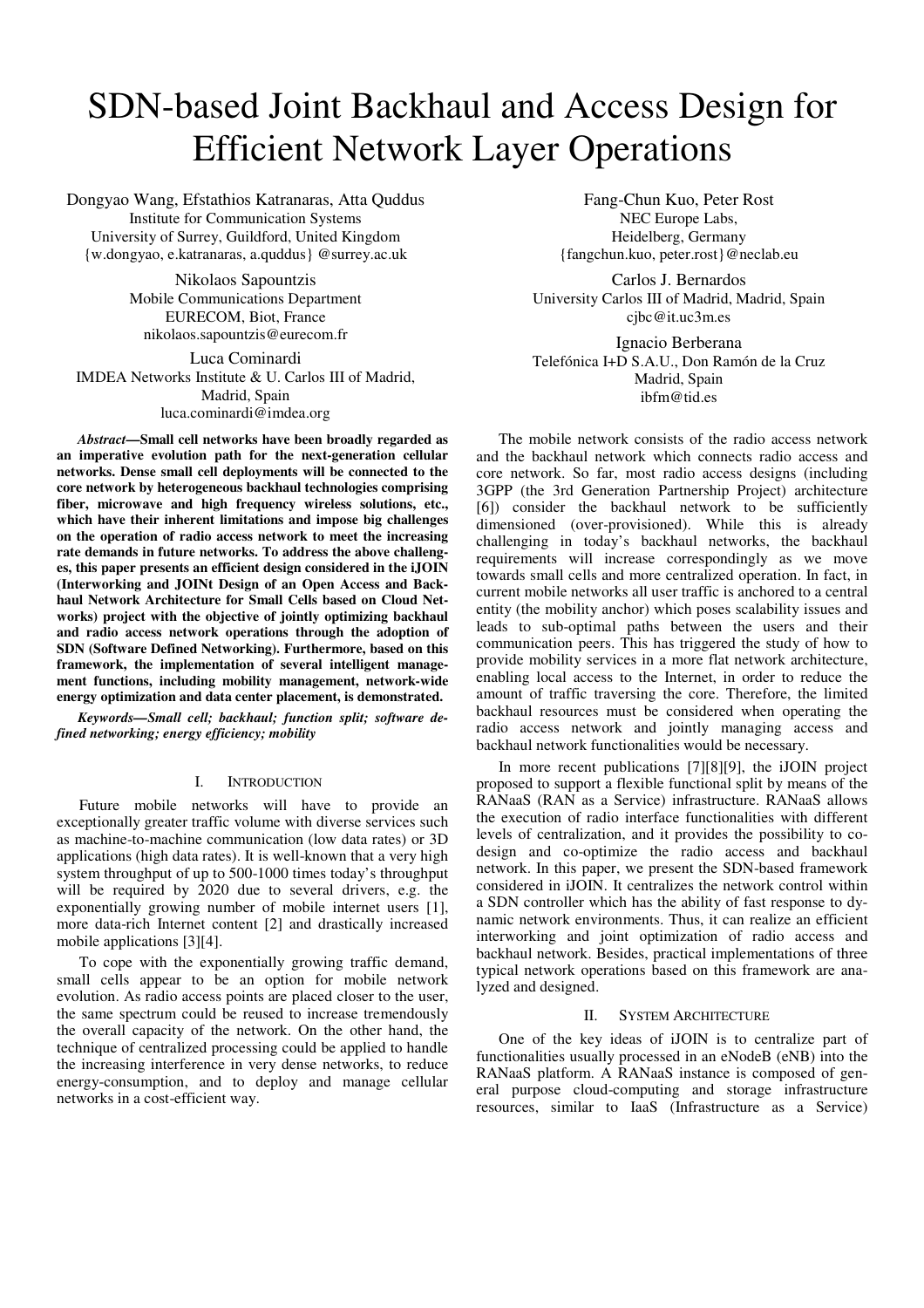platform. Compared to the C-RAN (Centralized RAN) approach [5], the iJOIN project supports a flexible functional split, which allows for the execution of radio interface functionalities with different levels of centralization.

In RANaaS, the centralized radio access network (RAN) functionalities are implemented on a virtualized cloudinfrastructure. In addition, partial centralization is envisioned in order to cope with non-ideal backhaul characteristics, i.e. throughput and latency. Therefore, RAN centralization can be applied to heterogeneous backhaul networks.



Fig. 1 iJOIN architecture

With the introduction of the RANaaS concept, the conventional 3GPP LTE/LTE-A architecture [6] can be extended as illustrated in Fig. 1. To support the functional split envisaged within the project, a new type of small cell is introduced: iJOIN Small Cell (iSC). These low power flexible radio access points implement all or part of the lower OSI (Open Systems Interconnection) layer(s) (RF/L1/2/3) that are traditionally executed at the base station. Furthermore, multihop links are possible from an iSC towards the RANaaS entity, the core network or another iSC via iJOIN Transport Node (iTN) which performs some kind of relay functionality on data plane. Additionally, for traffic selection and offloading needs, the iJOIN Local Gateway (iLGW) is introduced to behave as the local breakout point, and its functionality is close to the local gateway used in femtocells for LIPA (Local Internet Protocol Access) purposes.

The support of the flexible functional split provided by RANaaS has significant implications for the network layer:

- Different functional splits result in different requirements on the transport infrastructure that connects centralized and distributed functionalities. Thus, minimum required capacity and latency may significantly differ depending on the chosen functional split. This aspect can significantly influence the design and operation of the network.
- The implementation of the RANaaS concept allows for the support of virtual eNodeBs (veNB). In general, a veNB can be considered as the combination of one RANaaS entity and multiple iSCs connected to this instance. This architecture facilitates the implementation of complex cell cooperation techniques.

A co-design and interworking of radio access network and a heterogeneous backhaul network is expected to combat the challenges which are imposed by RANaaS. The following section presents the proposed framework which has been designed for supporting partly centralized RAN.

# III. SDN-BASED FRAMEWORK FOR JOINT OPERATION

In the iJOIN project, a logically centralized approach is proposed based on SDN concept to orchestrate, coordinate and execute different network mechanisms. The technique of SDN as a new networking paradigm is currently attracting significant attention from both academia and industry. It allows for making currently rather static networks more flexible by tailoring and optimizing specifically them for different use cases, which means that a dynamic network environment could be created to adapt to the needs of the applications running on top of it [10].



Fig. 2 SDN-based architecture and Network Controller

The basic framework designed for joint operation is shown in Fig. 2. In this architecture, a network entity called iJOIN Network Controller (iNC) is defined. The iNC controls both the radio access and the backhaul network through a SDN protocol. Thus, the iNC entity plays a key role in terms of configuring, monitoring and driving the operation of the rest of the RAN and backhaul network entities.

In compliance with the principle of the SDN concept, an iJOIN-extended OpenFlow (iOpenFlow) controller, located at the iNC, takes care of all the protocol interactions with the rest of the network entities. These entities only need to support the OpenFlow protocol using the so-called Southbound protocol interface. Moreover, inside the iNC exist multiple intelligent modules which support different management functions and are logically centralized. In the iJOIN project, several network layer operations are investigated, including the mobility support and its required signalling efforts, energy optimizations, admission and congestion control, load balancing and traffic routing. Fig. 3 illustrates the internal structure of the iNC with several such modules, designed to support network orchestration.



Fig. 3 Illustrated functional architecture

 In the following, the individual modules are explained in further detail:

• Anchor and Mobility Management (AMM). This module implements the selection of the proper anchors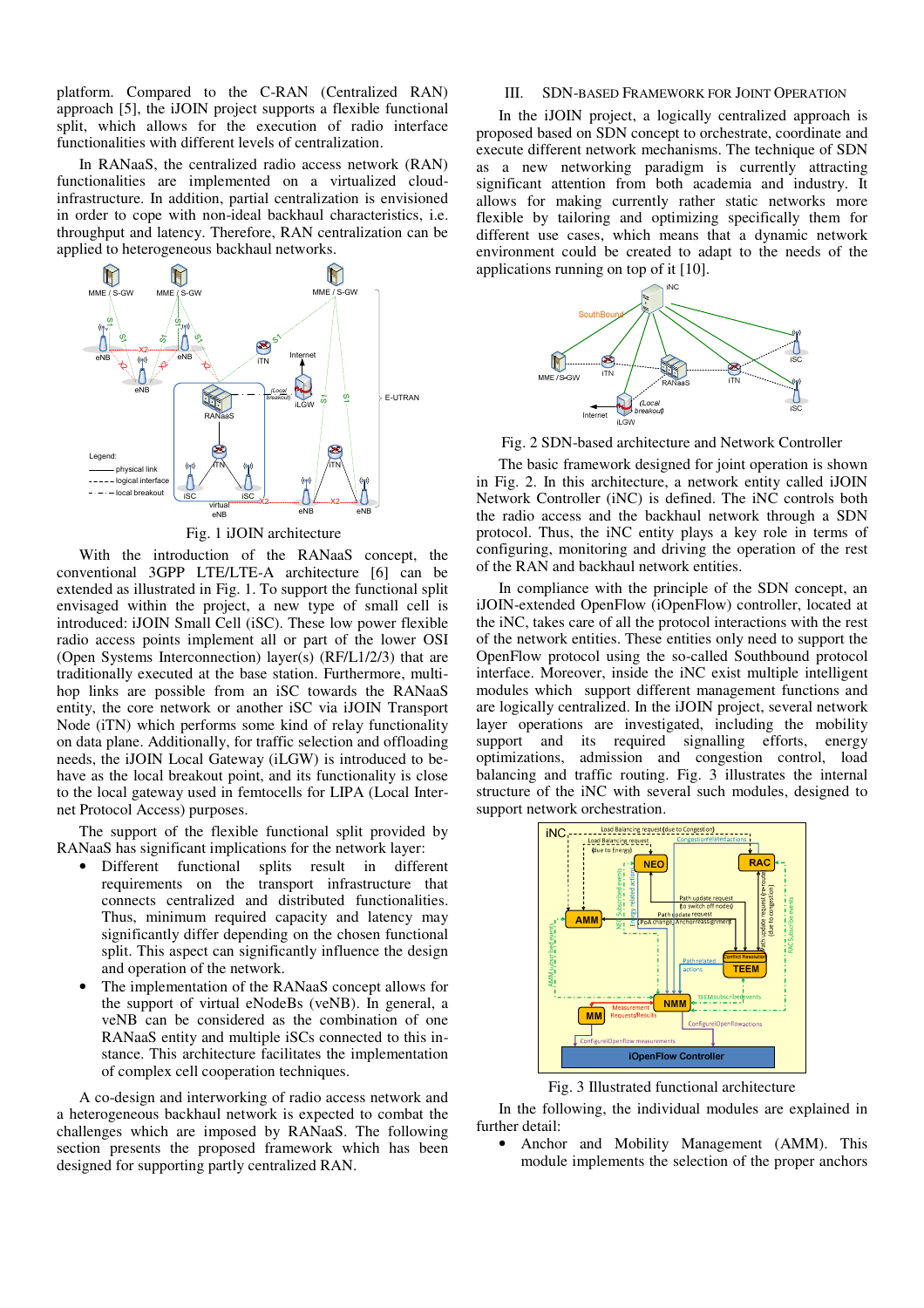on per-application and per-UE basis, and it ensures that sessions receive mobility support if needed. AMM is in charge not only of providing mobility support on an address (application) basis, but also to ensure that resources are optimally exploited, both in backhaul and radio access. This is achieved by selecting and using an anchor closer to the UE (User Equipment). This does not mean that for some flows legacy EPS (Evolved Packet System) Rel-10 mobility mechanisms (and anchors, i.e., the P/S-GW (Packet/Service GateWay)) are not used but that they are actually complemented by the iJOIN solutions.

- Network-wide Energy Optimizer (NEO). This module monitors the network status and load. It further runs intelligent algorithms to optimise the overall energy consumption while ensuring that the network wide performance is not compromised. NEO is in charge of taking network wide decisions about switching on/off physical nodes, as well as ensuring that UE traffic is still properly routed.
- Routing and Congestion (RAC). This module is in charge of avoiding network congestion in the radio access and backhaul network by properly configuring the network and requesting changes on the paths used by active data flows.
- Traffic Engineering Enforcement Module (TEEM). This is a key module that hosts all the intelligence required to compute the best path within the backhaul to support the different traffic and network-wide requirements. It further provides the necessary conflict resolution functions, e.g., to ensure that a request from the NEO module does not introduce congestion or contradicts a previous request from the RAC module.
- Measurement Module (MM). This module is in charge of configuring the iOpenFlow controller to perform the required measurements. These measurements might be dynamically requested by other modules. Envisioned metrics comprise locally experienced congestion, available neighbours, available data rates, and number of connected UEs. MM will support several reporting modes, e.g., asynchronous, periodic or event based.
- Network Model Module (NMM). This module plays a very important role as it is in charge of initially acquiring a topological and functional view of the network, i.e. which nodes are up and how they are interconnected, as well as which capabilities they have. NMM builds a model of the network that reflects the status and that is kept up-to-date by continuously monitoring the status and load.

It is important to note that given the SDN approach, one management function often requires the synchronous participation of several other modules. For example, to fulfil the operation of energy optimization, multiple modules including NMM, MM, AMM, TEEM and NEO are at least required to cooperate.

#### IV. IMPLEMENTATION OF INTELLIGENT MANAGEMENT

In this section, three efficient network layer operations embracing joint access and backhaul network design are discussed: IP-based mobility management; network-wide energy optimization; and RANaaS placement. Joint operation of the access and the backhaul imposes specific requirements from the network layer point of view, thus, in the following

subsections we demonstrate how each operation can be implemented following the designed SDN-based framework.

## *A. IP-based mobility management*

IP-based mobility management in iJOIN follows the Distributed Mobility Management (DMM) paradigm [11] to design a flat mobility architecture introducing several anchors closer to the users. The main component of the IP-based mobility management is the anchor selection algorithm. Its goal is to select the optimal anchor for the user via which the traffic is routed outside the mobile network. This selection is based on several aspects including backhaul status, support for local breakout/offload, distributed anchoring, etc. The anchor can be the P/S-GW, a veNB, an iTN or an iLGW.

## *1) Anchor selection algorithm*

The algorithm is formalized as a finite state machine and it is run every time an UE attaches to the network or performs a handover. The algorithm works on the network view provided by NMM module and is defined as follows:

- 1. If an anchor exists for the UE, then go to 4, else go to 2;
- 2. If the PDN connection needs mobility support, then go to 5, else go to 3;
- 3. If there is any local breakout node close to the UE, then go to 9, else go to 8;
- 4. If the UE needs a new anchor, then go to 5, else go to 7;
- If the attached veNB provides mobility and anchor support, then go to 6, else go to 8;
- 6. If the UE is expected to move much during the PDN connection lifetime, then go to 8, else go to 9;
- 7. Maintain the same anchor;
- 8. Select centralized P/S-GW as anchor;
- 9. Select closest anchor;

#### *2) Procedure of IP-based mobility management*

As previously mentioned, AMM module is in charge of managing the IP-based mobility in the network. The approach proposed for this solution is based on the interaction of different modules. Indeed, the mobility solution is not a standalone solution and an interaction with TEEM module is mandatory. Hence, selecting the anchor for the UE is not sufficient for correctly steering the UE's data traffic and a path reconfiguration in the network is required.

a) *Initial UE attachment:* Upon the initial UE attachment, the AMM runs the anchor selection algorithm and computes a prioritized list of anchors. At this stage, the AMM asks TEEM to establish new paths. The AMM provides to the TEEM the veNB to which the UE is connected, the list of selected anchors and the list of selected gateways. Later, TEEM sets up a path between the veNB and the gateway to the selected anchors, starting for the most preferred anchor. Once TEEM has configured the paths, the UE is able to communicate with its peers.

b) *Intra-anchor UE mobility:*When the UE moves from a veNB to another, AMM evaluates whether a new anchor assignment is necessary. It may happen that no change is required, which means that the same anchor is provided back as the preferred one. Since the veNB serving the UE has changed, the AMM needs to contact the TEEM module so the forwarding path is updated in the backhaul and RAN. Consequently, AMM provides to the TEEM the new veNB to which the UE is connected, the selected anchor and the selected gateway.

c) *Inter-anchor UE mobility:*Instead, if a new anchor is assigned to an UE during a handover, AMM performs a two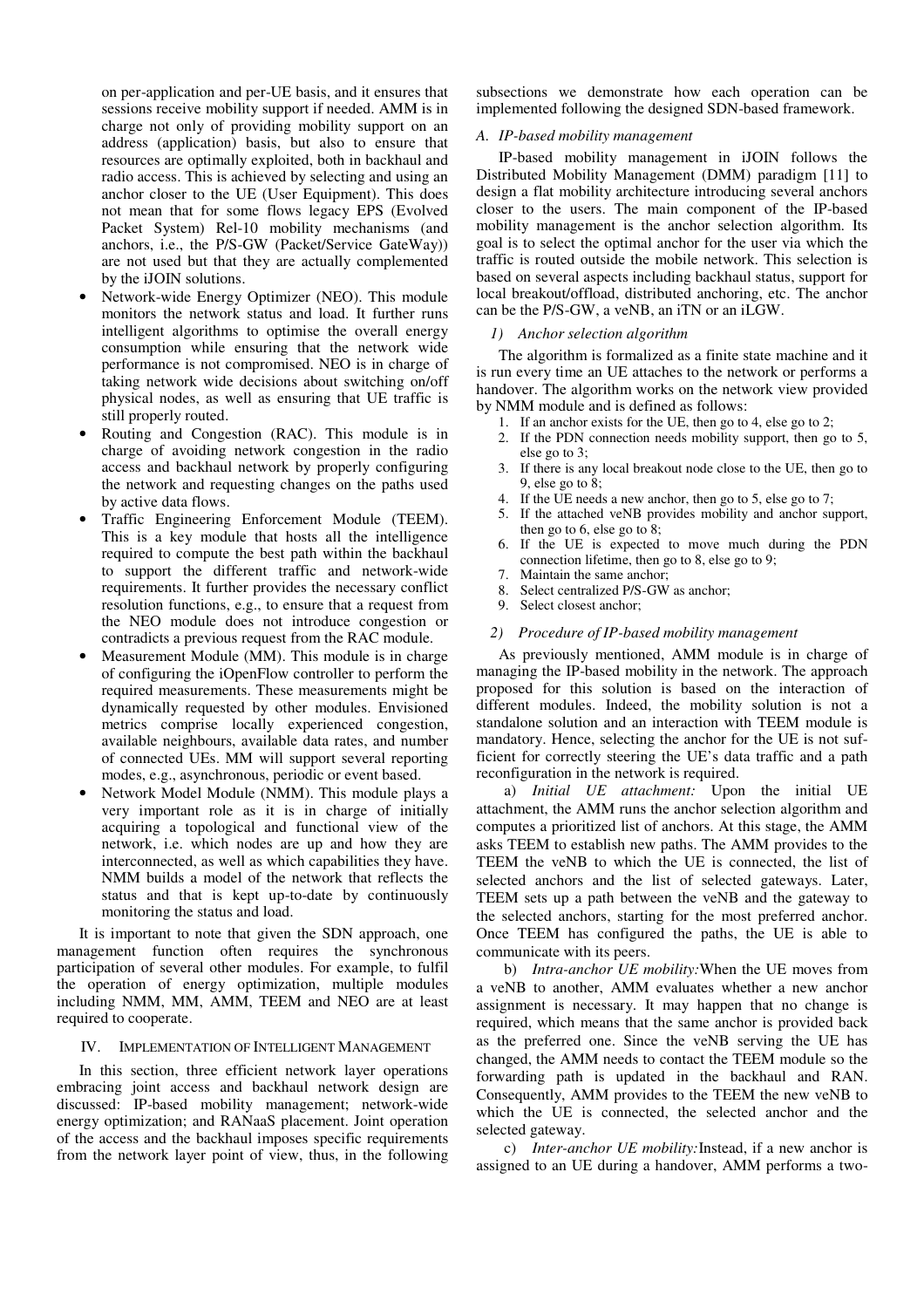step communication with TEEM. Firstly, the AMM provides to the TEEM the new veNB to which the UE is connected, the selected new anchors and the selected gateways for new anchors. In this step, the AMM requires the TEEM to compute a path between the new veNB and the new selected anchor. Secondly, the AMM provides to the TEEM the old veNB to which the UE was connected. In this step, the AMM requires the TEEM to compute a path between the new anchor and the old anchor.

#### *B. Network-wide Energy Optimization*

In order to realize improved energy efficiency over the whole network, we required intelligent algorithms. These algorithms should decide whether and how to switch on/off a network node in the running time. In addition, they must jointly consider radio access network aspects, e.g., coverage and load, and backhaul aspects, e.g., network load and latency.

#### *1) Algorithm of energy optimization*

Consider a cellular network with dense iSC deployment, which is connected to core network via backhaul transport nodes. The goal is to decrease the network power consumption by dynamically switching off one or more iSCs and iTNs during a defined time-duration of *X* minutes. More precisely, a two-phase algorithm for total power reduction of a cellular network is implemented in the NEO module:

At first stage, an energy-efficient sub-algorithm is applied to safely switch-off access nodes, i.e. iSCs, subject to three QoE (Quality of Experience) constraints.

- Network coverage, i.e. the failure probability that a random user experiences poor signal quality when accessing the network.
- Admission control, i.e. blocking probability for flows that require a "dedicated" amount of bandwidth.
- Service delay for "best-effort" flows, that are multiplexed and have to compete for resources, i.e. the probability that the delay exceeds a desired threshold.

At the second stage, the reduction of the power-savings within the backhaul network is further investigated under two constraints.

- Flow Conversation Constraint, i.e. to ensure the capacity availability on the iTNs.
- Maximum Utilization Constraint, i.e. to confirm that each iTN can tolerate the ongoing traffic with respect to its maximum utilization.

More details about the above algorithm can be obtained from [12] and [13].

## *2) Procedure of energy optimization*

As defined in iJOIN, the NEO module is in charge of managing the energy savings that can be achieved in the overall cellular network. Thus, the NEO module runs the above algorithm that tries to decrease the energy consumption of the whole cellular network by switching on/off iSCs and iTNs while still guaranteeing the desired user QoE.

On initialization, several kinds of operations are performed, e.g. to obtain the topological view of the network and to subscribe NEO module on NMM module in order to get updated network view timely. Also in this step, predefined parameters required by the intelligent algorithm, e.g. switchoff period and thresholds, will be initialized to proper values according to the specific deployment scenario.

After initialization, the energy optimization algorithm can be triggered periodically or by other predefined events. During the execution of the algorithm, it is determined which physical nodes, i.e. iSCs and iTNs, should be switched on or off according to the current network status.

Then the operation of switching on/off physical nodes is applied. Here such kind of operations is implemented with the transaction concept [14] in order to keep consistency among different modules, which is provided in detail as follows.

a) *Switch off iSC:* To switch off an iSC, the NEO module firstly initializes a transaction with AMM, TEEM, NMM included, and then requests NMM to update the network topology with the assumption that the iSC is switched off. Then NEO requests NMM to perform handover operations for all related UEs. NMM communicates with RANaaS by using southbound interface to perform UE handover one by one, where the normal handover procedure is triggered. After all handovers are completed, NEO requests NMM to switch off the iSC physically. Finally, NEO will terminate the transaction and release all related resources with all changes made so far. If the transaction fails, all changes are reverted, except for those UEs whose handover has been finished.

b) *Switch on iSC:* NEO module requests NMM to update the network topology and to switch on the iSC physically. Of course, all these processes are done within a transaction. And subsequent actions due to switching on an iSC such as UE handover and flow path management will be automatically processed by AMM and TEEM.

c) *Switch off iTN:* The process of switching off an iTN is similar to switching off an iSC except for one aspect. Instead of performing a UE handover, NEO may request AMM module to perform mobility anchor assignment for existing UEs, and request TEEM module to reconfigure paths on backhaul network for existing flows.

d) *Switch on iTN:* It is not much different from switching off iTN. To switch on an iTN, NEO needs to request to update network topology, re-assign mobility anchor and reconfigure flow paths. All these processes should be wrapped within a transaction.

## *C. RANaaS Placement*

Obviously, different placements of RANaaS entities will impose different influences on backhaul load, cost-efficiency and resiliency within the network. To deal with the problem of RANaaS placement, the network architecture shown in Fig. 4 is defined and considered. The backhaul links of iSCs are deployed by extending the existing transport infrastructure between macro eNB and core network (e.g.  $C1 - C4$ ), or by newly deployed backhaul infrastructure (e.g. C5~C7).



Fig. 4 Network architecture for RANaaS placement

To minimize anchors, RANaaS entities should be colocated with other data plane functions. In this study, three